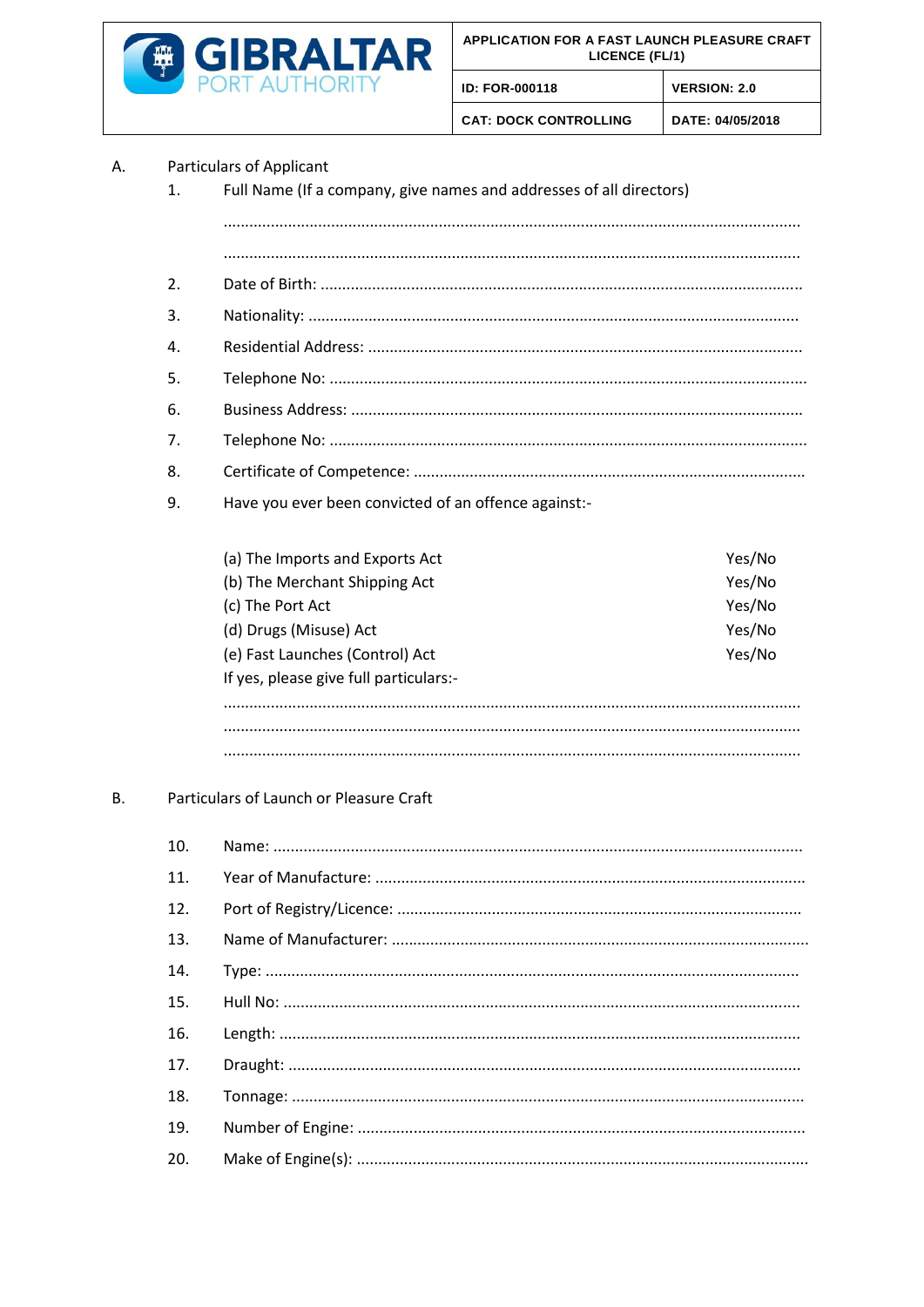

21. Engine Serial Number:

**ID: FOR-000118 VERSION: 2.0**

**CAT: DOCK CONTROLLING DATE: 04/05/2018**

- C. Purpose for which the launch will be used, if licence is granted .....................................................................................................................................................
- D. Where will the launch normally be berthed, if a licence is granted? .....................................................................................................................................................
- E. Particulars of any additional person(s) authorised to use the launch including name, date of birth, nationality, address and certificate of competence, and details of convictions as at question 9 above (only perons who are listed as authorised users may use the launch). ..................................................................................................................................................... .....................................................................................................................................................

(Continue on a separate sheet)

I apply for a licence to operate the above-mentioned launch out of the Port of Gibraltar and in the territorial water of Gibraltar and enclose the required documentation, in original.

I declare that the particulars given above are true to the best of my knowledge and belief.

I give consent to the Port Authority to check on any previous convictions and to the Royal Gibraltar Police to supply details to the Port Authority.

I declare that, if granted a licence, I will only use the licence in accordance with the licensing conditions.

Date: .................................................................

Signature: ........................................................